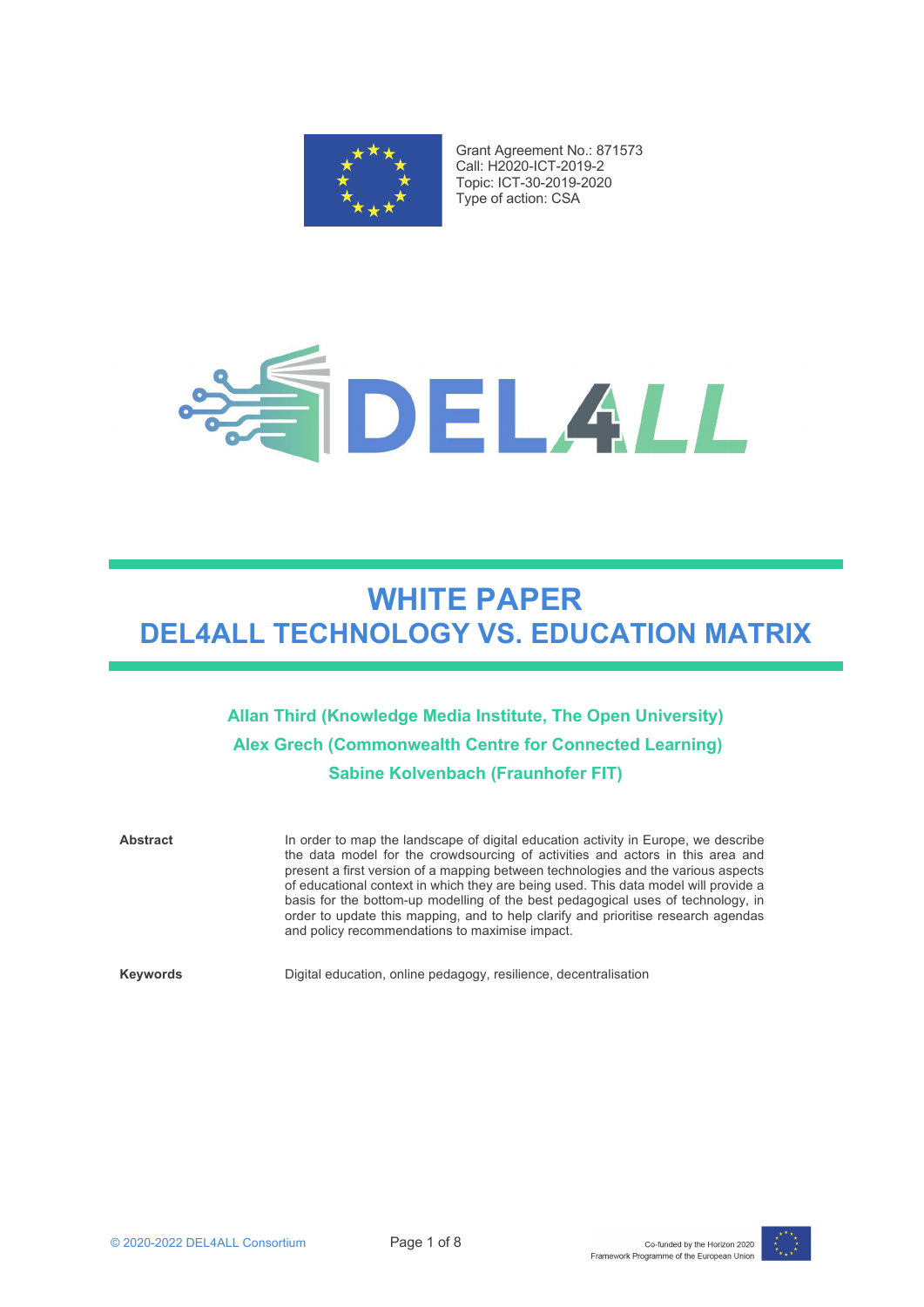

# **1 INTRODUCTION**

Education is lifelong and must be inclusive and effective. The COVID-19 pandemic has highlighted these points in a number of ways. While the difficulties in moving to online education for professional teachers and institutions have been clear, it has also been necessary for those who are not professional educators, from all kinds of background and in all kinds of context, to take on some teaching activities themselves – parents, neighbours, content producers, and so on – which in turn requires further learning on their part. And in all cases, it has been important to reflect on teaching well in difficult circumstances. Now, perhaps more than ever, it is important to ensure that digital education is *learner-focused*, *inclusive*, and *resilient*, and that technology is applied effectively and appropriately.

It is a fundamental requirement for moving forward that tools for digital education have the potential to support these principles. In particular, a *learner-focused* digital education landscape, with *pedagogical principles first*, is needed to provide inclusivity and effectiveness. Decentralisation supports flexibility across different contexts and requirements, therefore also bolstering inclusivity and supporting learning throughout life. We argue that such an approach to digital education supports the crucial notion of resilience.

The DEL4ALL Technology vs. Education Matrix, whose first version is described in detail in [2], aims to support the mapping of that landscape. Over the course of the project, it will be used to cluster activities, actors, use cases and best practice, to identify synergies and complementary developments, and to determine where (and why) there are gaps in the ongoing efforts. The resulting mapping will help to clarify and prioritise research agendas and policy recommendations to maximise impact.

This paper sets out the concepts and thinking behind the DEL4ALL Technology vs. Education Matrix.

### **1.1 METHODOLOGY**

DEL4ALL aims to coordinate stakeholders and developments across Europe in the sphere of Digital Education, with the objective of promoting collaboration, best practice, and resilience.

In developing the Technology vs. Education Matrix and the model behind it, under the framework of the DEL4ALL project, we take as a starting point the notion of "learning context" and consider pedagogy and technology as they relate to the various aspects of such a context. A decentralised and resilient model of lifelong learning can be constructed by considering best practices in transferring educational technology effectively across contexts.

The overall method is to identify a first model based on the project goals, and a small number of "seed" activities and actors, and to develop a workflow for classifying new ones identified during the project, refining the model where necessary, in order to support clustering of related topics and collating use cases and best practices. The model will be represented in a very lightweight semantic framework, supporting convenient integration of related data.

The primary effort in refining the model, populating the catalogue of activities and experts, and deriving the contents of the Matrix will be generated by crowdsourcing from experts and stakeholders across Europe. By collecting self-reported profiles of current activities and expertise, and areas of application, from experts, we will be able to identify common themes and issues and

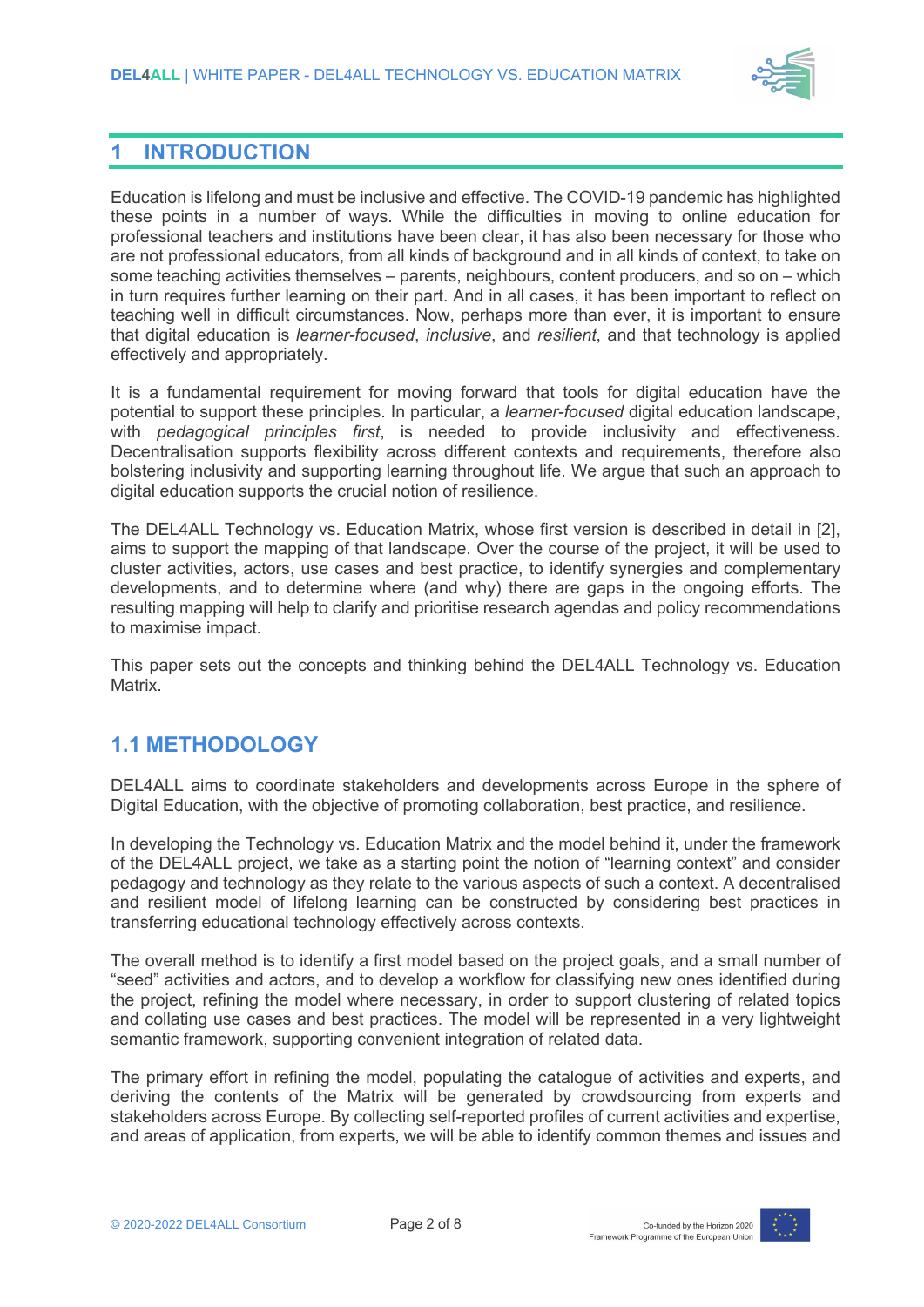

add or refine relevant dimensions and sets of values to the model, improving its ability to represent the space of digital education in Europe.

The model beneath the Matrix must of necessity be a living model; digital education is a fluid landscape, particularly at the time of writing when face-to-face education globally is made impossible due to the COVID-19 pandemic. We can say from the outset that factors such as *technology type* and *readiness level*, *pedagogical context* and *intended audience* are important, but, as digital education activities are identified and classified "in the wild", it is to be expected that we will develop new understandings of what is relevant to supporting them, and what new contexts and approaches are emerging. The model proposed here cannot therefore be static and will be revised throughout the duration of the project in an iterative and incremental process.

For the sake of clarity and interoperability, we aim to use standardised terminology wherever possible for terms relating to education. These will be drawn, where possible, from public terminologies, such the CEDEFOP terminology [3] for education and training, the Computer Science Ontology [5], or the Digital Learning Glossary from the Wisconsin Department of Public Instruction [6]. Where appropriate terms do not exist in these terminologies, we choose new terms appropriate to the focus of DEL4ALL.

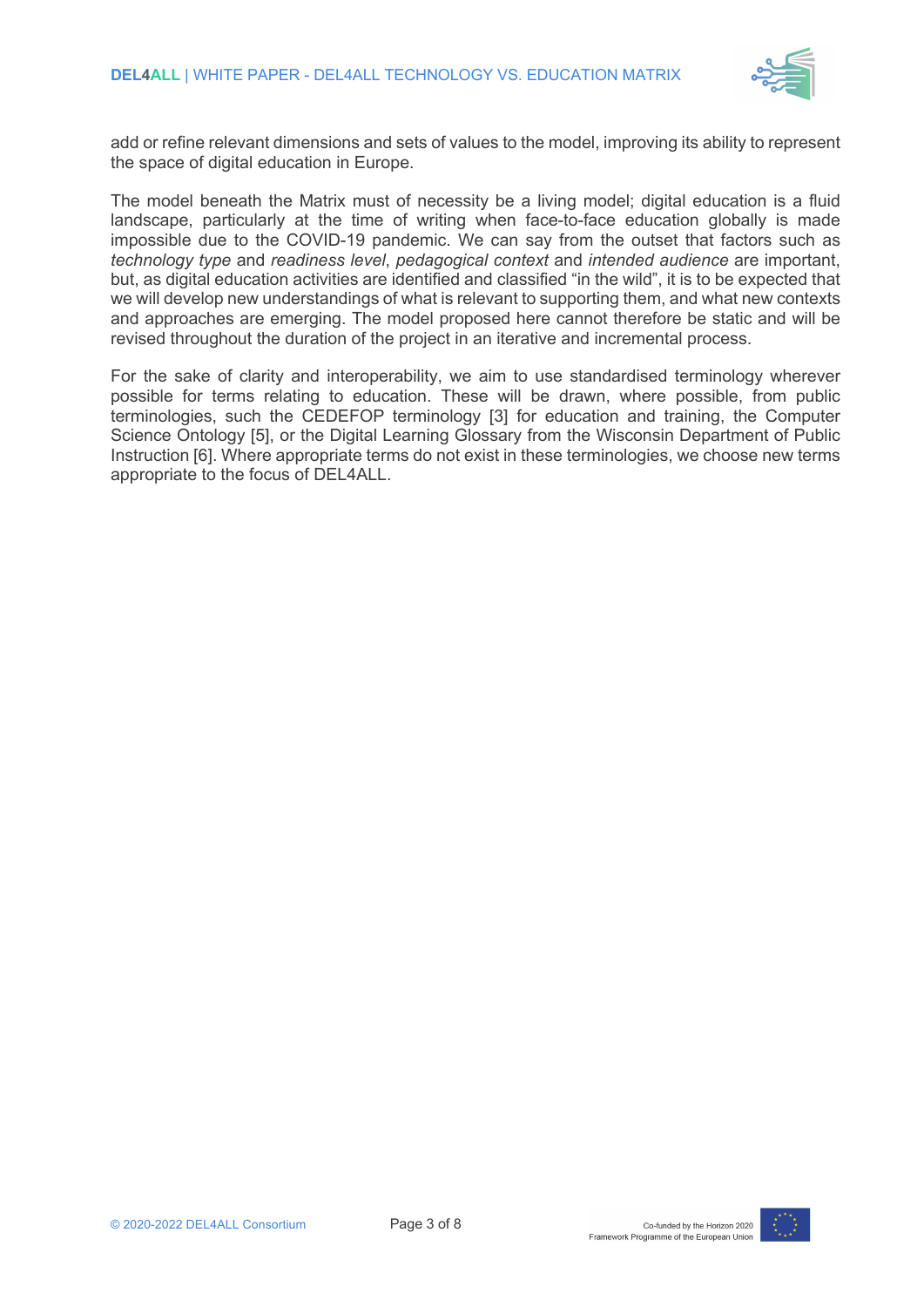

# **2 TECHNOLOGY VS. EDUCATION MATRIX**

The purpose of the Matrix is to provide a framework for grouping related digital education activities and actors and enabling the mapping of technologies to educational contexts. The following sections describe the main concepts, and the subsequent Figure 1 visualises the model constructed from them. The first version of the resulting detailed Matrix can be seen in [2]

# **2.1 CONCEPTS**

#### **2.1.1 Requirements, Affordances and Resilience**

Specific technologies, and specific learning contexts, have specific requirements and affordances. That is to say, there are prerequisites relevant to a technology or learning context, as well as potential actions on them. A technology such as virtual reality requires particular hardware but affords the possibility of interacting in a simulation of a face-to-face environment; a university lecture hall requires that people be able to get to it physically but affords the possibility of real-time face-to-face interaction.

When considering the transfer of a technological or pedagogical solution from one context to another, then as a minimum, the affordances of the new context must meet the requirements of the solution, and vice versa, or relevant and effective adaptations must be possible (and must be done). Resilient digital education solutions are those capable of being effectively transferred between multiple contexts.

To give an example, a traditional university lecture requires participants to be present simultaneously and affords real-time verbal and visual expression of educational material, with some real-time interaction. A technology such as a video conference has similar features, and therefore can be used to implement a similar pedagogical approach. This does not imply similar levels of effectiveness, merely the possibility of transfer.

#### **2.1.2 Learning Context**

"Learning context" is a complex concept, with a number of elements. Broadly, we take it to mean a setting in which (digital) education takes place. More concretely, we can interpret it as comprising the answers to a set of simple questions:

- **1. Where?** The setting or location of education, e.g., in a university, secondary school, home, online, etc.
- **2. Who?**
	- **a.** Who is learning?
	- **b.** Who is teaching?
	- **c.** Who is involved in another role (and which role)?
- **3. What?** The activity taking place, e.g., content creation, content delivery, assessment, etc.
- **4. How?** The pedagogical framework or learning design employed, e.g., learning by doing, project-based learning, etc.

For completeness, we could also add the goals of stakeholders (the "why?") and the time of learning ("when?"). However, practically speaking, the goals for learning and education are highly variable even within a context, and largely inaccessible to outside the context, and, beyond the

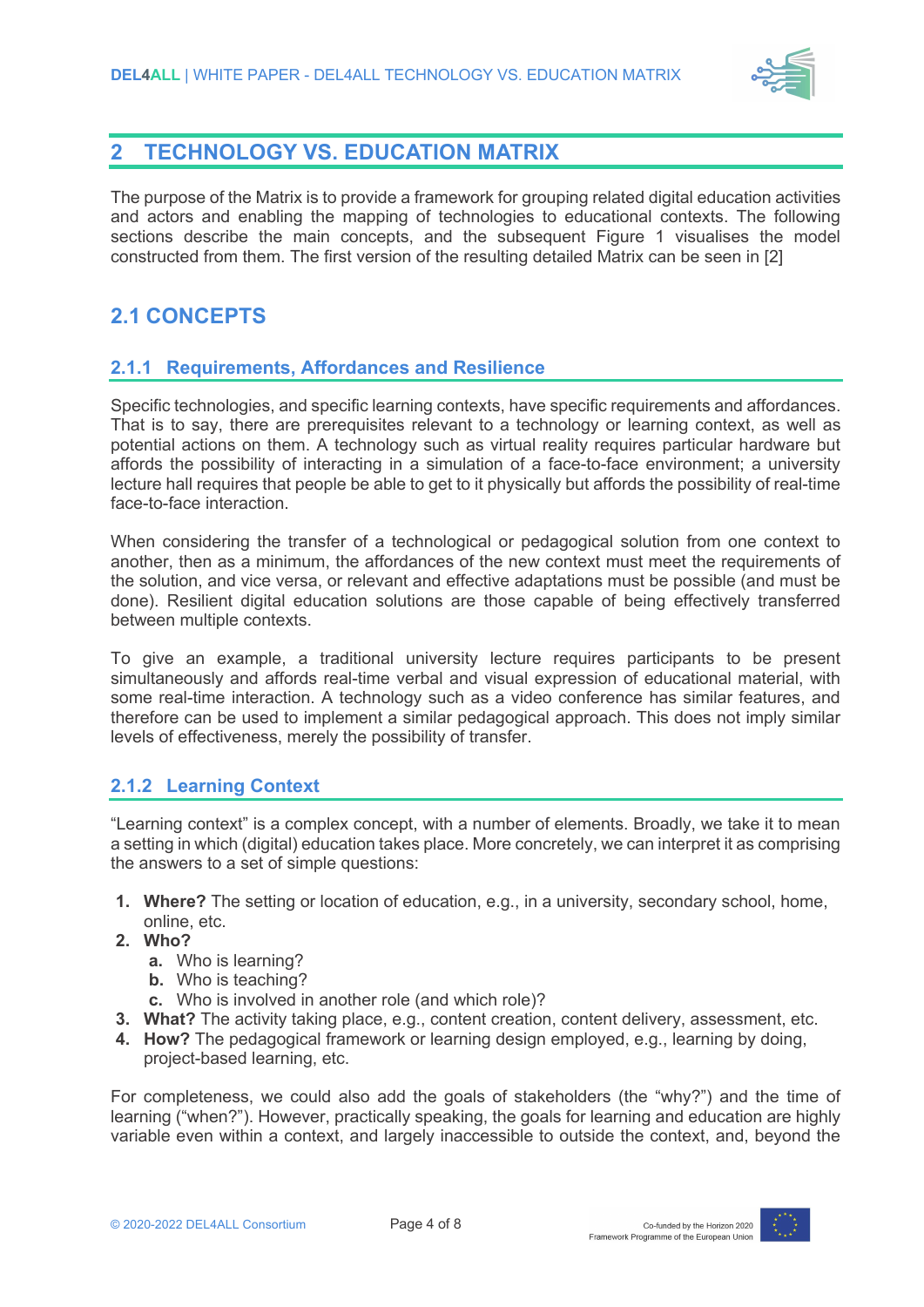

distinction between synchronous and asynchronous participation in learning, time is closely related to the setting.

A task for the analysis of particular learning context data, as it is acquired over the course of the project, is to determine the requirements and affordances of each.

#### **2.1.3 Technology**

As discussed above, technology often has specific features - requirements or affordances - and these, in conjunction with those of learning contexts, can inform about the potential to transfer technologies from one context to another, and contribute to the interpretation of resilience. By recording both requirements and affordances, we enable the clustering of technologies by application to different contexts, either better to identify features which are particularly beneficial (or otherwise) for certain pedagogical uses, or to identify where (for example) there may be productive or exploitable gaps in the current space of activities.

Technology readiness level is, of course, highly significant for determining the timescales and likelihood of impact of a technology on digital education.

#### **2.1.4 Activities and Experts**

The relationship between a particular learning context and a particular technology becomes concrete where there is some entity connecting them. In particular, in the context of DEL4ALL, we consider the application of a technology to a learning context, and expertise or interest in the combination of a technology and learning context.

We therefore need to represent such connecting entities in terms of either *activities* or experts – more generally, *actors* – as appropriate.

An *activity* represents a project or initiative in the digital education space: a research or commercial project, university/school/regional activity, etc. Activities in particular may be associated (or claimed to be associated) with particular benefits in either technological or educational dimensions, or particular challenges, and evidence (e.g., links to papers detailing studies in efficacy, or evidence for wide-scale use) for both.

An *actor* represents a stakeholder in the digital education space: an individual, group, or organisation active as an expert, producer, consumer of digital education.

#### **2.2 THE MATRIX**

Given a data model and appropriate data capture services, the online catalogue of activities and actors can be populated to provide a data-driven basis for the Matrix, ensuring that it accurately represents the current landscape, and therefore validating subsequent analyses performed with it. The crowdsourcing of this data will feed into future versions of the Matrix.

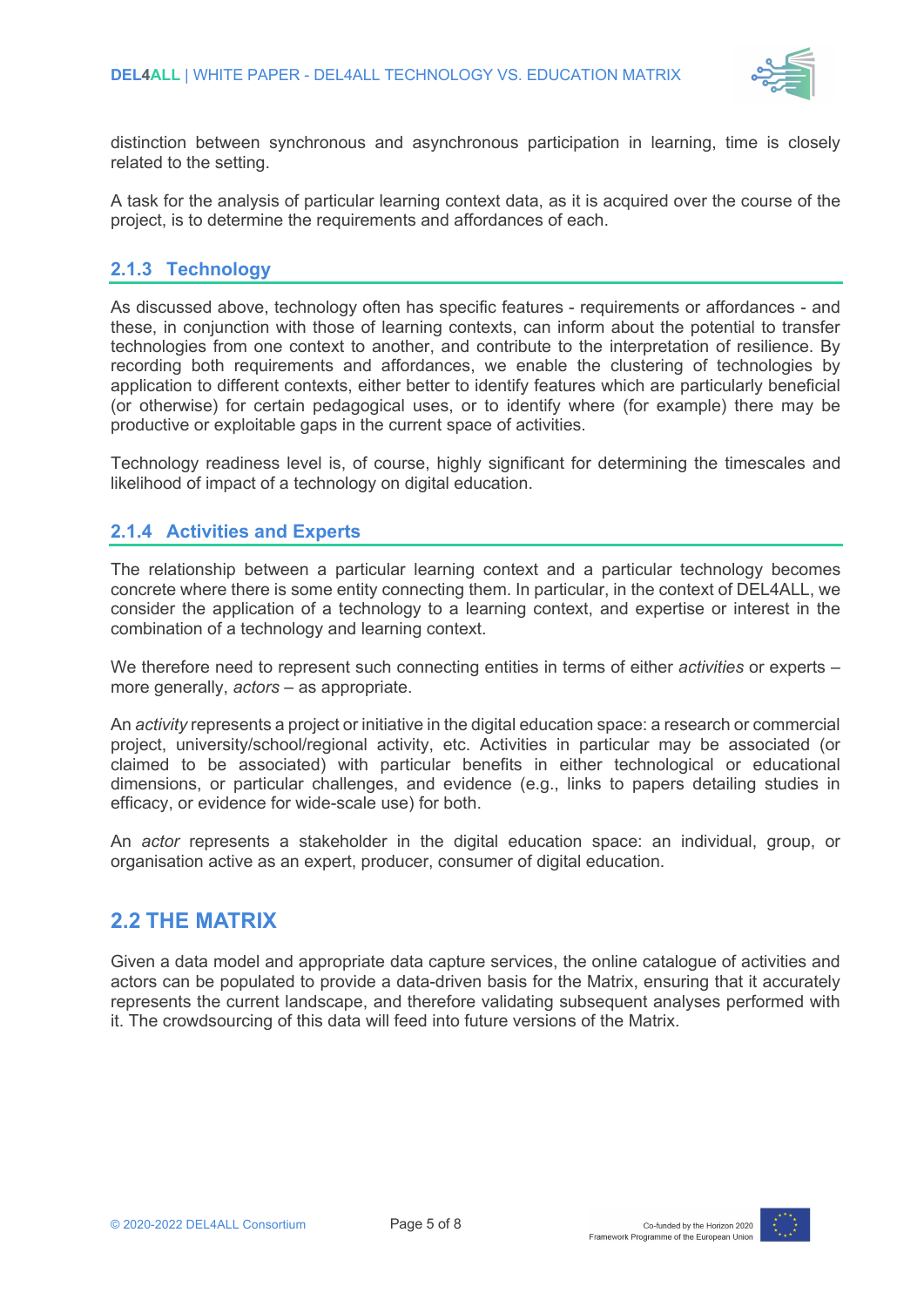

#### **DEL4ALL** | WHITE PAPER - DEL4ALL TECHNOLOGY VS. EDUCATION MATRIX



FIGURE 1 INITIAL MODEL FOR TECH. VS. EDUCATION MATRIX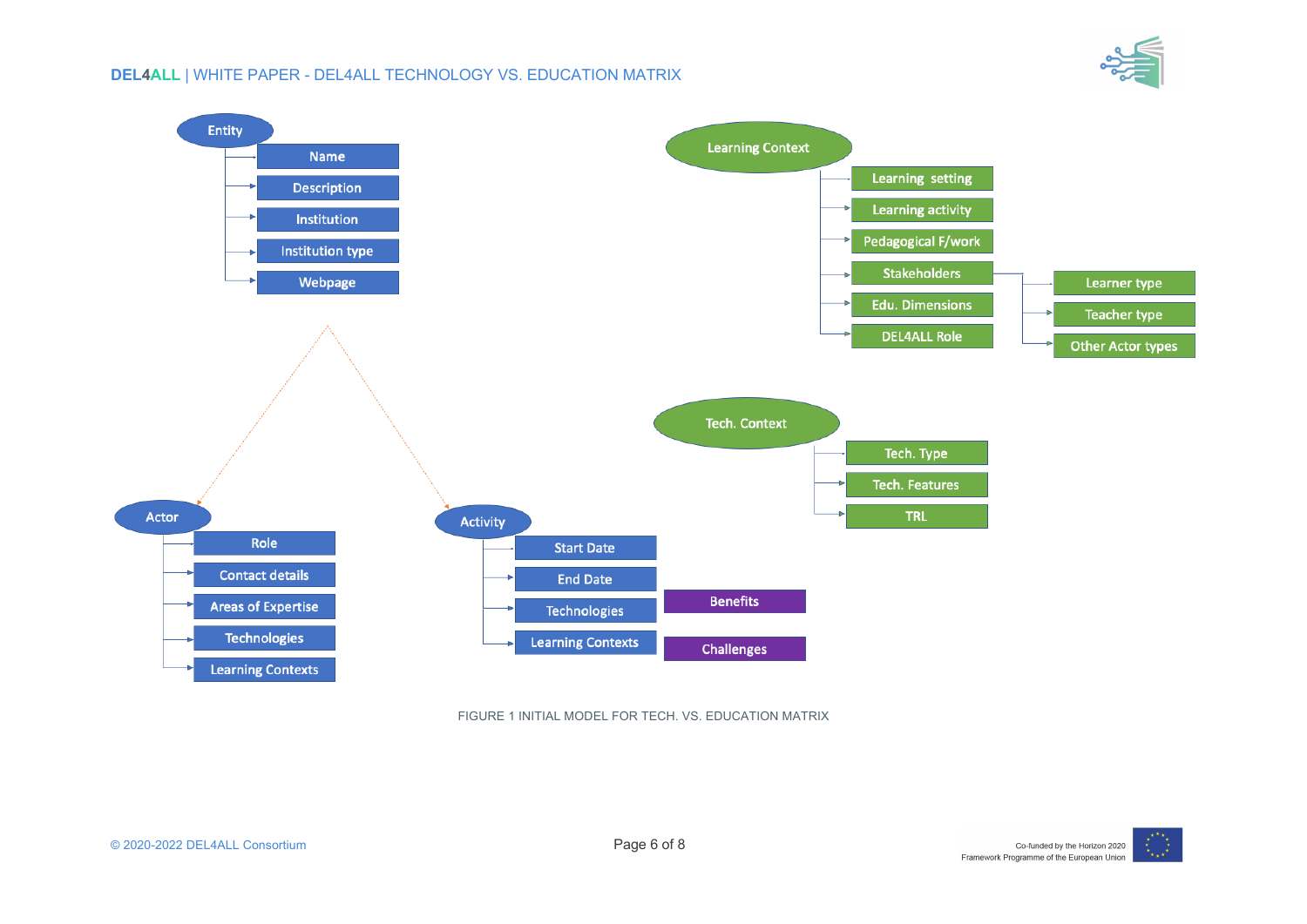

# **3 CONCLUSION**

We have presented the basis for the DEL4ALL Technology vs. Education Matrix supporting our efforts to map and analyse of the digital education landscape needed to refine and expand the Matrix, and to support the work of DEL4ALL in promoting resilience in education across Europe, which is a particular priority at the time of writing and is likely to remain so going forward.

As discussed earlier, the question of resilience, always important, has been highlighted globally by the COVID-19 pandemic, in particular by the very short term need for very large numbers of learners and educators to transition to new contexts for learning. The outcomes of, and public conversations about, this transition have been dominated by the practical and pedagogical difficulties, and the availability of information about each.

The pedagogical approaches in online learning are not simply transferred versions of face-to-face pedagogies, and the possibilities online do not match one-to-one with the physical. By making learning context (and the elements which make that up) the heart of our modelling and analysis, and recording and analysing technological and pedagogical requirements and affordances, we enable the future construction of a map between approaches to education and the contexts in which they have been, and, more importantly, could be, applied. The design of the model presented here is intended to support the identification of resilient practice, to enable us to direct attention to the technologies, pedagogies, and the smartest uses of both, to provide better support for digital education in the current crisis, and in the future.